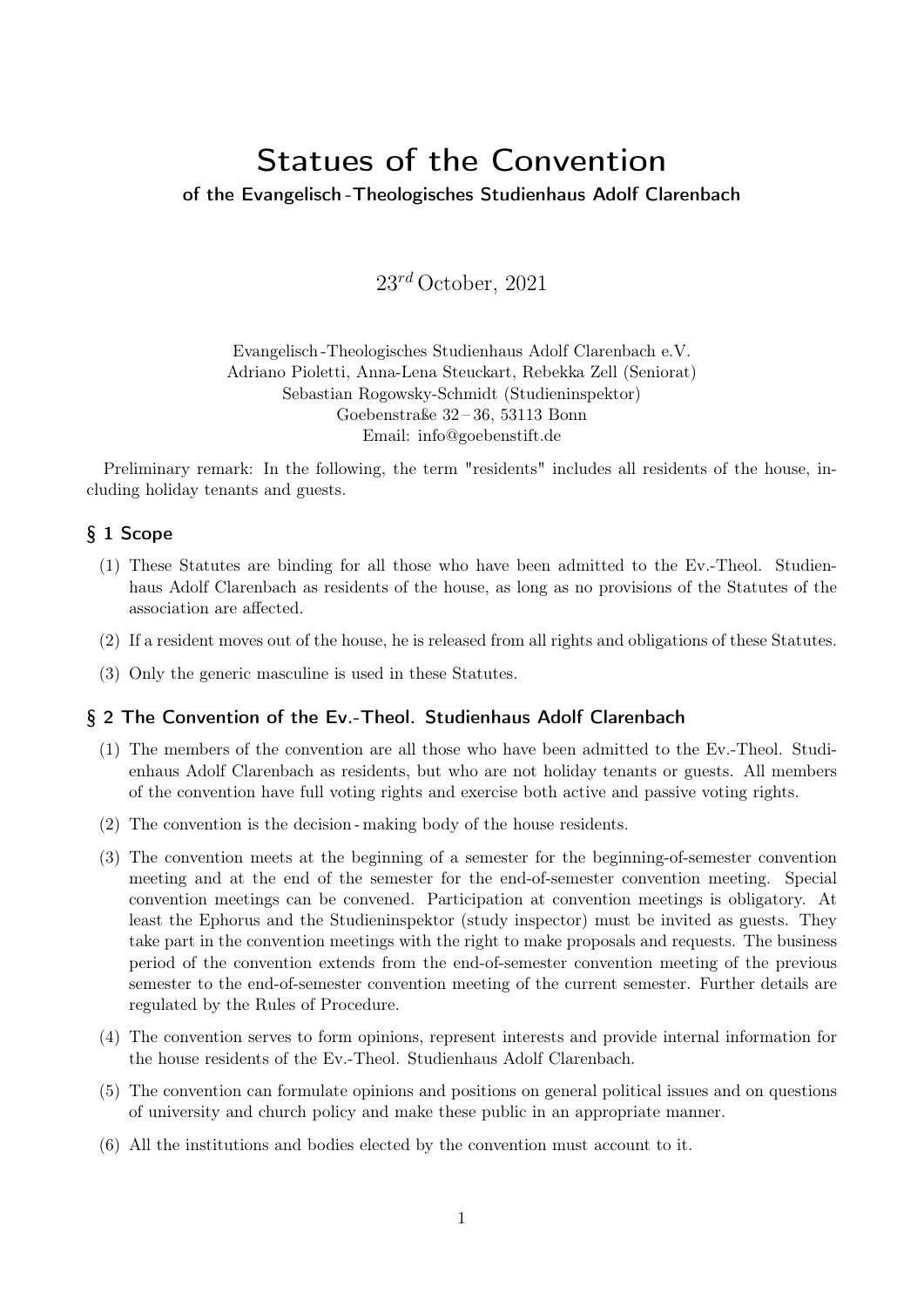## § 3 Self - commitment of the convention

- (1) The structure of the house community is designed for self administration. Thus, the commitment of the members of the convention forms the essential basis for structural and spiritual living together.
- (2) All members of the convention are therefore required to participate in the following events: Convention meetings, cleaning week, sidewalk sweeping service. Additionally, obligatory are the garden day or the assistance at the Großes Hausfest (large house party).
- (3) It is desirable to hold a duty or participate in the activities proposed below or similar: organizing a devotion, participating in a house service, organizing house excursions, house lectures, hall evenings etc., organizing house workshops (AKs), renovation work in or on the house.
- (4) Since the house community is characterized by a spiritual living together in addition to the self administration, all residents are sincerely invited to participate in house services and devotions.

## § 4 Rules of Procedure

- (1) The convention gives itself its Rules of Procedure.
- (2) The Rules of Procedure regulates in particular the electoral acts, voting, the management and conduct of the convention meetings and the work of the committees appointed by the convention.

## § 5 The Seniorat

- (1) The Seniorat is composed of the Senior, the Konsenior and the Deputy Konsenior. They stand in for each other.
- (2) The Seniorat is the convention's executive body. It represents the opinions and interests of the convention in the period between convention meetings.
- (3) The members of the Seniorat are elected by the convention for the duration of one semester.
- (4) The Senior is responsible for convening the meetings of the Seniorat. He must convene a meeting of the Seniorat if a member of the Seniorat wishes so.
- (5) The Seniorat may invite both the Studieninspektor and guests to its meetings in an advisory function. Only the members of the Seniorat are entitled to vote.
- (6) The Seniorat advises and decides together with the Studieninspektor on admission to the Ev.- Theol. Studienhaus Adolf Clarenbach as well as on extension of the period of residency and change of rooms within the house. The decision on admissions, extension of the period of residency and change of rooms at the change of semester is the responsibility of the Seniorat of the previous term of office. If desired, the Ephorus can participate.
- (7) The Seniorat keeps duplicates of all keys of the house in a key box.
- (8) The Seniorat receives the new residents, hands over the keys and all the regulations.
- (9) The Seniorat sends a representative to the donation team.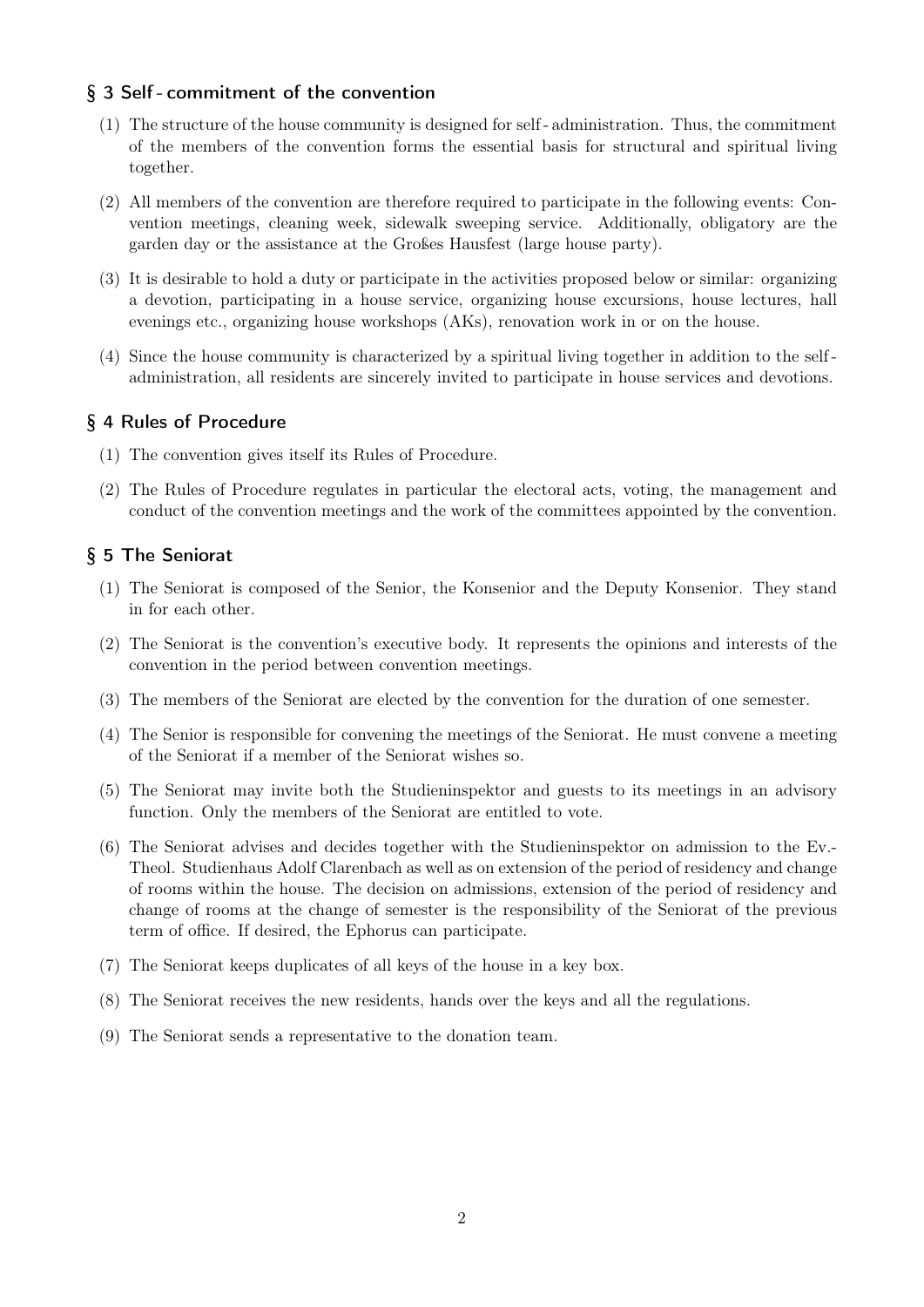# § 6 The Senior

- (1) The Senior is typically elected by the convention at the end of a semester. All members of the convention are eligible for election.
- (2) The Senior is primus inter pares. He represents the convention to the outside and, together with the other members of the Seniorat, advocates the interests and opinions of the residents to the Association's Board of Directors.
- (3) The Senior assists the duty-holders as necessary. For this purpose, he may invite them to the Seniorat meetings and help develop solutions to problems.
- (4) The Senior informs the convention about decisions and plans of the Association's Board of Directors.
- (5) Further he gives account for the work of the Seniorat during the previous semester at the end-ofsemester convention meeting.

## § 7 The Konsenior

- (1) The Konsenior is responsible for supervising the occupancy of rooms. This includes the preparation of the room handover protocol, which records an inventory of the condition of the room at the time of handover, and the transfer of the routing slip when moving out of the room. When moving out, special attention must be paid to damage and cleanliness. If the damage is due to gross negligence on the part of the resident or exceeds normal usage, compensation must be arranged in consultation with the Studieninspektor. Also in the case of moving within the house, the previous room handover protocol must be closed and a new one created.
- (2) The Konsenior is responsible for communication with the new residents and their assistance whilst them getting settled. He forwards their email address to the Hausblicker and informs the Finanzwart about the new residents.
- (3) The Konsenior creates a list of residents, updates the doorbell sign and mailboxes, and maintains the occupancy plan of the Refektorium and TV room.
- (4) Together with the Hauswart, he keeps an updated list of the house furniture and its locations.
- (5) The Konsenior maintains a digital register of the protocols and resolutions of the convention on the server.
- (6) He informs the protocol writers in good time about their tasks and provides the template for the protocol.

#### § 8 The Deputy Konsenior

- (1) The Deputy Konsenior, together with two Kassenprüfer and volunteers, is responsible for the organization of Großes Hausfest and carries it out. Prior to this event he informs the neighbours about possible noise pollution.
- (2) The Deputy Konsenior supports the new residents in organizing the Kleines Hausfest (small house party).
- (3) He manages the Studikasse (study fund) and ensures that the semester fee is paid in time. Expenses that cannot be paid from the Hauskasse (house treasury) and which benefit all residents (Kleines Hausfest, Großes Hausfest, T-shirts, kitchen equipment, etc.) are covered by the Studikasse.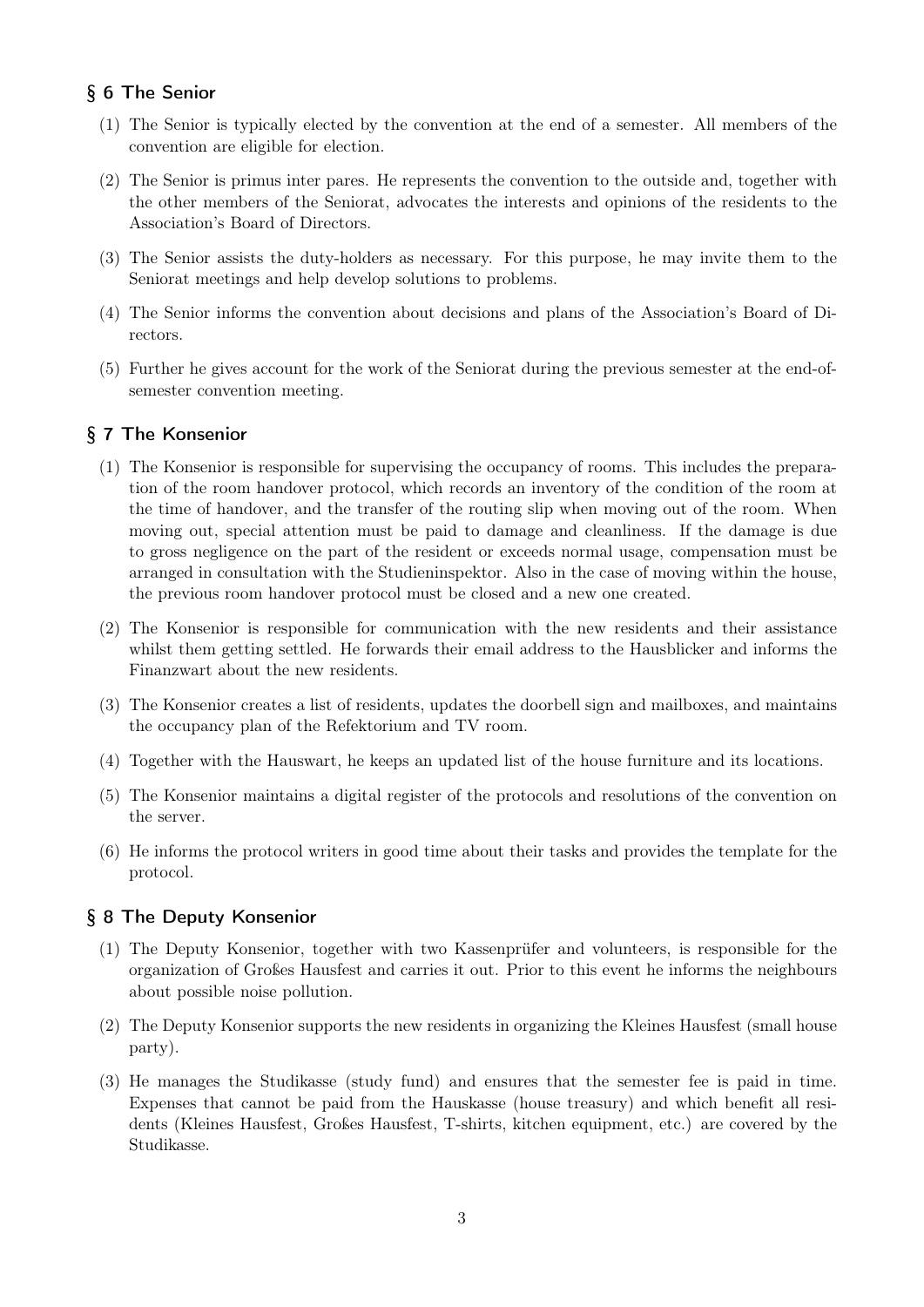Study fund projects, which do not exceed the amount of  $50 \in \mathcal{E}$ , can be decided by the Seniorat. The members of the convention will be explicitly informed about these purchases at the convention meetings. Study fund projects exceeding the amount of  $50 \in \text{must}$  be decided at a meeting of the convention.

# § 9 The Caretaking Duties

(1) The convention elects members of the convention to the duties described in §§ 10, 11, 15 and 17 for a period of two semesters and to the other caretaking duties for a period of one semester (§§ 12 - 14, 16). The duty-holders are obliged to report and account to the convention.

## § 10 The Hauswart (caretaker)

- (1) The Hauswart may carry out minor renovation work in cooperation with the Reparaturwart. He has a master key and manages the workshop and furniture cellar keys.
- (2) The Hauswart supervises the structural condition of the house and can order and supervise craftsmen in case of minor damage in and around the house. He can determine necessary renovation measures and, in consultation with the Studieninspektor, forward them to the responsible architect working for the Studentenwerk Bonn. If there are no objections based on constructional and financial aspects, appropriate craftsmen will be hired.
- (3) The Hauswart maintains contact with the craftsmen and the responsible architect working for the Studentenwerk Bonn.
- (4) The Hauswart arranges the collection of bins for recyclable materials, bulky waste and electronic waste.
- (5) The Hauswart maintains an overview of the house's furniture and its condition.
- (6) The Hauswart hands out the materials for painting the rooms. The materials needed are funded by the Studikasse.
- (7) The Hauswart prepares the sidewalk sweeping plan and monitors its adherence.
- (8) The Hauswart has an overview of the expenses for new purchases and for maintenance of the house and ensures that these are used properly.

## § 11 The Finanzwart (financial manager)

- (1) The Finanzwart is entrusted with the management of the Hauskasse. He monitors rental payments, deposits and other proceeds. Within the budget, he decides independently on expenses, which should not exceed a maximum amount determined by the association. Expenses exceeding this amount must be approved in advance by the Studieninspektor or the treasurer of the association.
- (2) Regularly, the Finanzwart, together with the responsible clerk of the Evangelischer Verwaltungsverband Bonn, conducts a settlement of accounts.
- (3) He replenishes the Hauskasse with the proceeds from the use of washing machines, holiday rental and other proceeds or requests money from the treasurer.
- (4) He is a member of the donation team.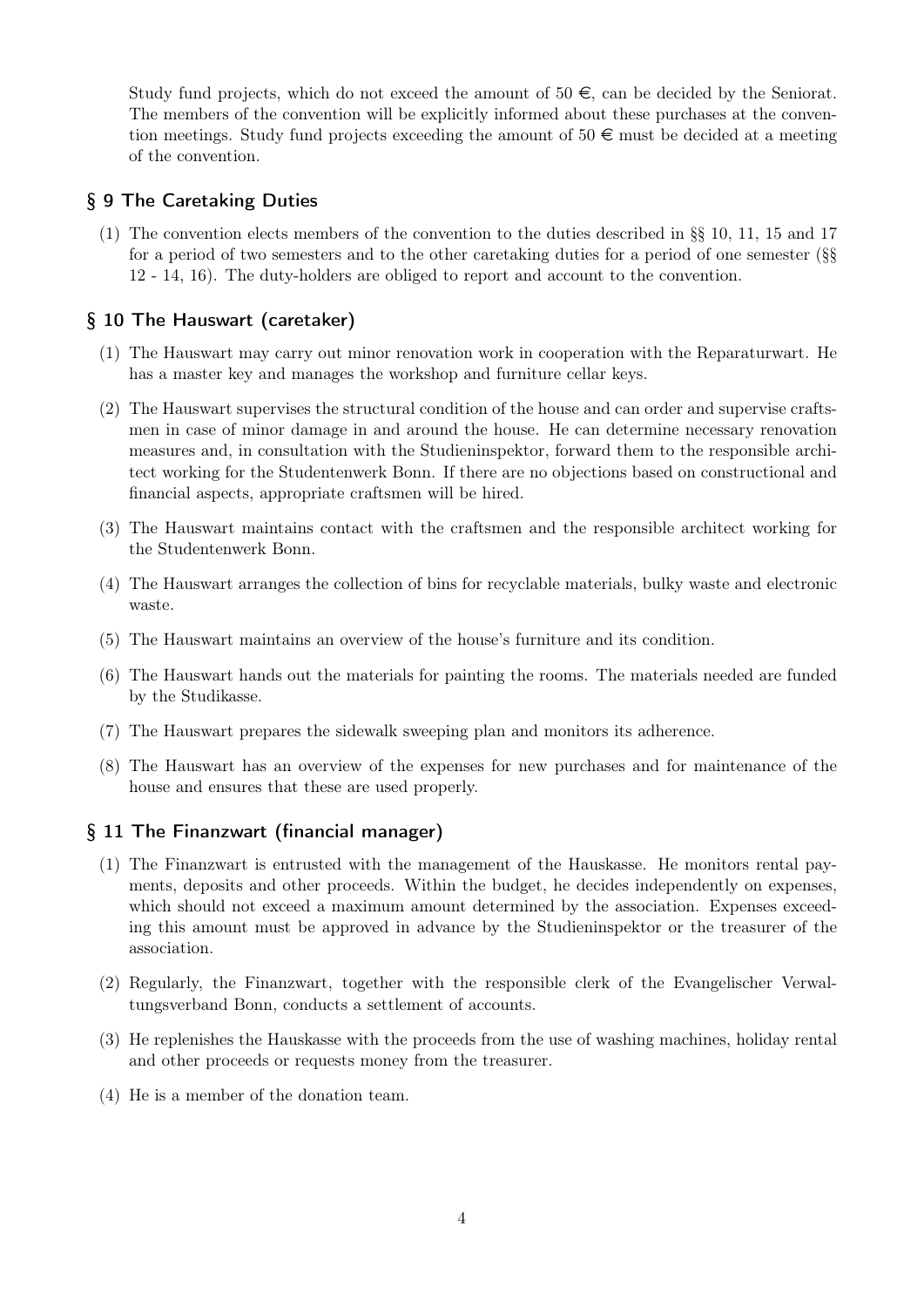# § 11a The Deputy Finanzwart (deputy financial manager)

- (1) The Deputy Finanzwart stands in for and supports the Finanzwart as required.
- (2) In case of substitution, he is generally responsible for the maintenance of the current processes (forwarding invoices, checking rental receipts, etc.). The Finanzwart communicates these respective tasks directly to the Deputy Finanzwart. These may vary depending on the duration and/or date of absence.
- (3) A handover of the Hauskasse and the corresponding keys (also the key for the safe) to the Deputy Finanzwart is forbidden. If required, the Finanzwart can pay an advance for the completion of smaller cash transactions.
- (4) The Deputy Finanzwart documents all transactions he carries out for the Finanzwart.

#### § 12 The Wäschewart (laundry manager)

- (1) The Wäschewart keeps the laundry corner tidy and provides a supply of toilet paper, soap and dishwashing equipment.
- (2) In addition, he washes and distributes the household linen on a weekly basis.

#### § 13 The Putzwart (cleaning manager)

- (1) The Putzwart and the residents are responsible of keeping the house and their storey clean.
- (2) The Putzwart ensures a supply of cleaning utensils and updates the cleaning kits.
- (3) He continuously provides cleaning lists and checks whether these are filled in.
- (4) He calls two general cleaning weeks every semester. For this purpose he assigns tasks and controls their execution.
- (5) The house residents are obliged to follow the instructions of the Putzwart. In the event of violation of the cleaning duties, substitute services may be agreed upon; in addition, the Studieninspektor may be asked to issue a warning notice.

#### § 14 The Reparaturwart (repairing manager)

- (1) The Reparaturwart takes over easy craft activities within the house, which do not require craftsmen.
- (2) The Reperaturwart buys and keeps stock of the materials needed for repairs. He keeps the workshop tidy.
- (3) He consults with the Hauswart and supports him in larger projects.

#### § 15 The Gärtner (gardeners)

- (1) The Gärtner organises the maintenance of the outdoor facilities: the garden (pruning, planting, beet care, lawn mowing) and front garden are kept in order by him with the help of the house residents.
- (2) The Gärtner calls a garden day every semester.
- (3) The Gärtner puts the organic waste bin out for collection.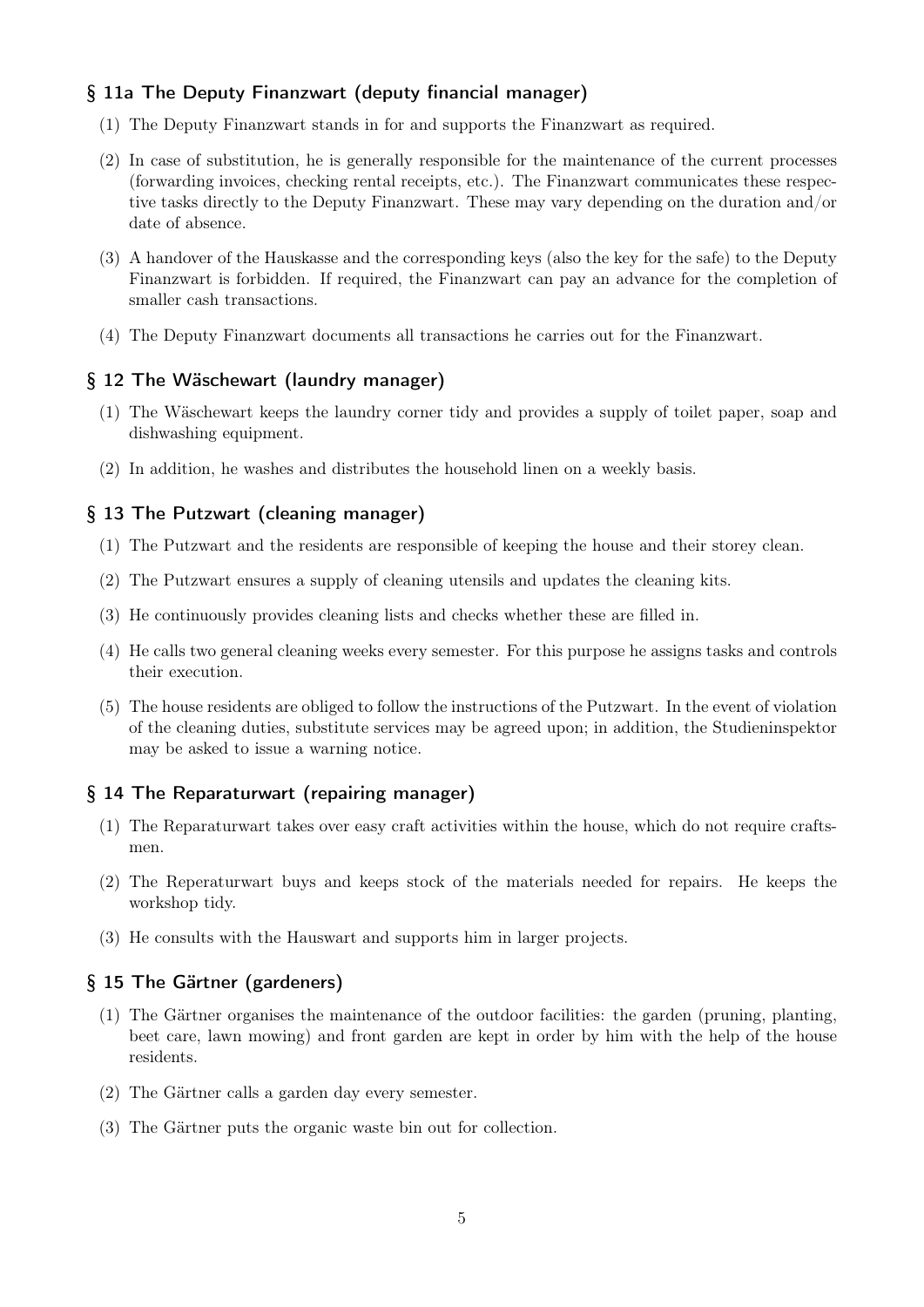- (4) The Gärtner waters the indoor plants in the common rooms.
- (5) The Gärtner waters the garden and the outside areas of the house in dry weather.

## § 16 The Netzwerkwart (network manager)

- (1) The Netzwerkwart manages the house network. He is the administrator of the house server.
- (2) The Netzwerkwart sets up the access to the internet via the house network for house residents after them signing the network and privacy policy. He enables access to the house server for the residents.
- (3) The Netzwerkwart requests offers from telephone and internet providers and makes suggestions for possible changes of the provider.
- (4) The Netzwerkwart receives a computer magazine subscription free of charge.
- (5) The Netzwerkwart is responsible for the maintenance of the telecommunication hardware.
- (6) He oversees the official email addresses of the duty-holders and provides access to them.

# § 17 The Spendenwart (donations manager)

- (1) In cooperation with a donation team, the Spendenwart solicits money and material donations for the Ev.-Theol. Studienhaus Adolf Clarenbach. The advertising for donations should take place at least once a year.
- (2) The donation team consists of a representative of the Seniorat, the Hausblicker and the Finanzwart. In addition to these, other members of the convention should be part of the donation team. With the help of the donation team, the Spendenwart conducts public relations activities.
- (3) The Spendenwart maintains an address list of all former residents. He maintains and completes the databases of the CiviCRM person management system.
- (4) He keeps track of the donations registered by the Finanzwart, writes letters of thanks and fills out donation receipts, which must be signed by the treasurer of the Association Ev.-Theol. Studienhaus Adolf Clarenbach.
- (5) The Spendenwart is jointly responsible for the public appearance of the house. This appearance also takes place on the internet (homepage, social networks etc.).

## § 18 The Non - caretaking Duties

- (1) The convention elects members of the convention to the duties described in §§  $19-21$ ,  $23-26$  for a period of one semester, and the Hausblicker (§ 22) for a period of two semesters.
- (2) The duty-holders are accountable to the convention.
- (3) The respective duty descriptions also apply to the duty-holders.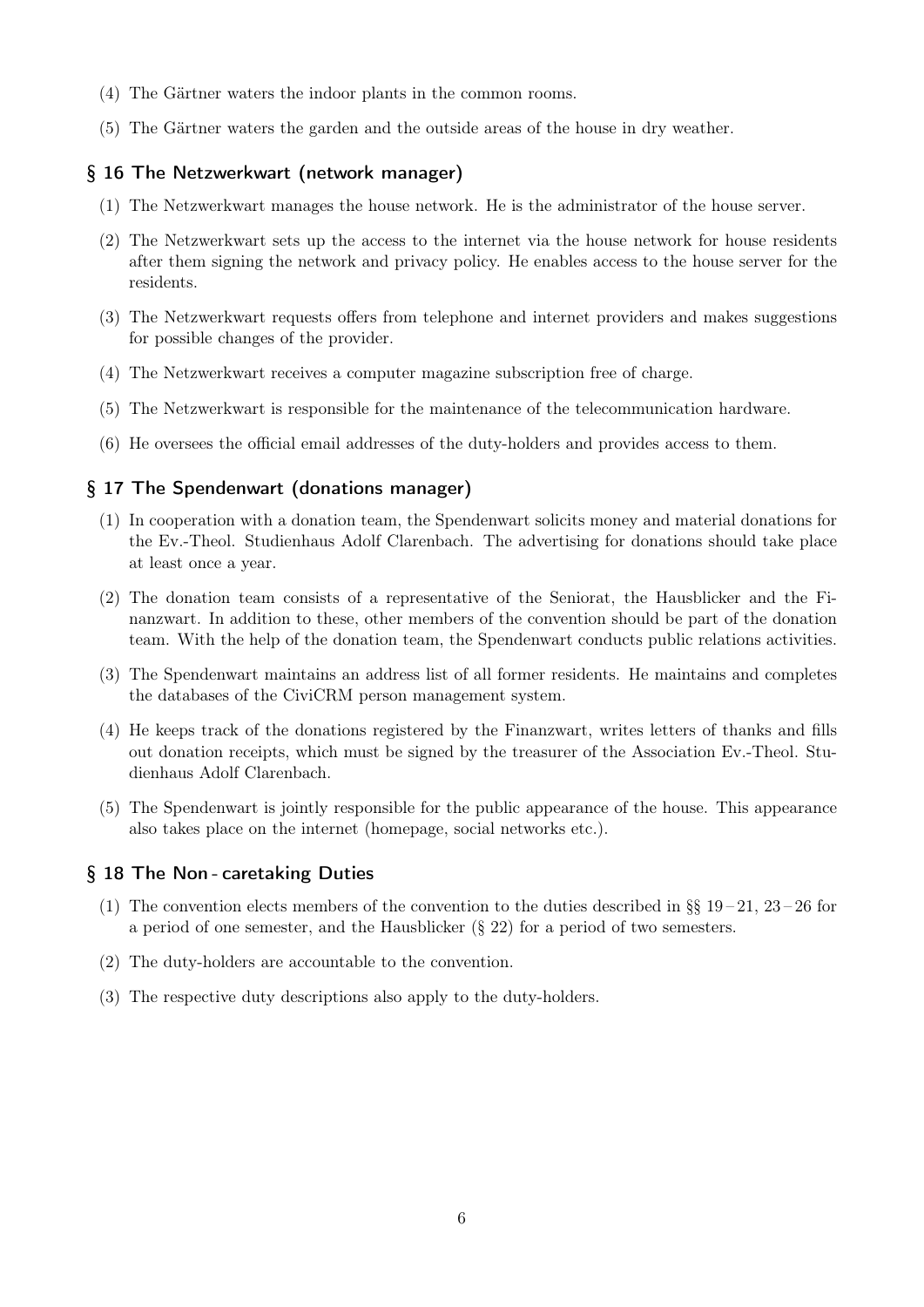## § 19 The Bibliothekar (librarian)

- (1) The Bibliothekar gives the new books a shelf mark and has magazines binded. He carries out a library revision every semester.
- (2) The Bibliothekar convenes a book ordering meeting every semester. He announces the date of the meeting at least one week in advance. Written suggestions can be submitted to him by this date. All residents, the Ephorus and the Studieninspektor are invited to the book-ordering meeting. At least two of the invited persons, in addition to the Bibliothekar, take part in the book-ordering meeting.
- (3) He orders books in accordance with the decision of the book-ordering meeting.
- (4) The Bibliothekar obtains theological newspapers and magazines.
- (5) The Bibliothekar ensures order in the book stock and on the bookshelves, he can call for order on the working desks.
- (6) The Bibliothekar may lend books from the library on request and keeps a list of this.

## § 20 The Konbibliothekar (con-librarian)

- (1) The Konbibliothekar receives the non-theological magazines. He keeps the newspaper table orderly.
- (2) The Konbibliothekar assists the Bibliothekar with giving the books a new shelf mark and with library revision.
- (3) The Konbibliothekar requests the moving-out residents to set up a mail forwarding order. He marks the mail that arrives anyway as undeliverable and throws it back into the mailbox.

#### § 21 Die Kardinäle (cardinals)

- (1) The Kardinäle, usually three, delegate the preparation of a devotion twice a week, if possible. Every resident of the house may hold devotions.
- (2) The Kardinäle prepare the devotional room, provide a supply of candles and songbooks and clean the devotional room.
- (3) The Kardinäle collect the offering and transfer it to the recipient they designate.
- (4) The Kardinäle organise the semester beginning and semester ending services.

#### § 22 The Hausblicker (PR-manager)

- (1) The Hausblicker sends out a newsletter regularly and on special occasions. The newsletter includes dates, the convention to - do list and editorial sections.
- (2) The Hausblicker designs, creates and distributes the Hausblick. He takes care of the editorial work, suggests articles that are also based on the results of the donation team meetings, and can invite residents to write. The Hausblick consists of an overview of the newsletters sent out during the semester. In consultation with the Seniorat and the Spendenwart, the Hausblick is to be published and sent out annually within the month before the Großes Sommerhausfest (large summer house party).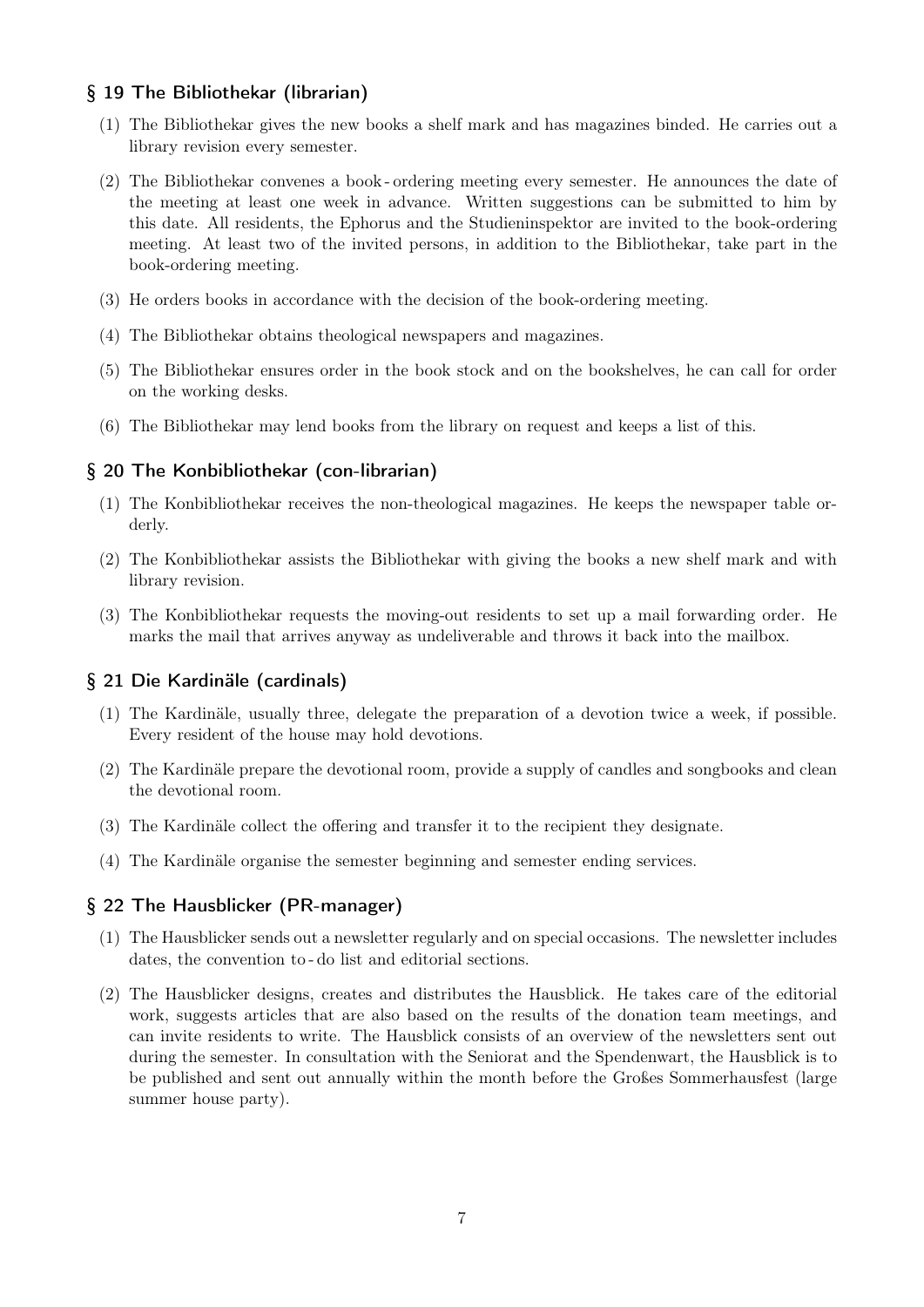- (3) The Hausblicker forwards emails to all members of the convention and, in case of interest, to other residents and, if necessary, sorts out emails with unsuitable content after consultation with the sender.
- (4) The Hausblicker updates the flyer of the house, the internet presence and the advertising flyer for members.
- (5) The Hausblicker maintains the address lists in consultation with the Spendenwart and the Konsenior.
- (6) The Hausblicker is responsible for the editorial work in consultation with the Seniorat.
- (7) The Hausblicker is a member of the donation team.

## § 23 The Waschmaschinenwart (washing machine manager)

- (1) He ensures that lists and pens are available for the use of the washing machines. He purchases detergent, laundry baskets, drying racks, ironing boards and clotheslines on house expenses.
- (2) In consultation with the Weinkellerwarte, he draws up the invoice for the use of the washing machines in order to maintain a one-month interval between the laundry invoice and the Weinkeller invoice. The proceeds from this will benefit the Hauskasse. If the payment deadline for the laundry bill is exceeded, the Waschmaschinenwart will inform those concerned and default fees as determined by the convention will be charged.
- (3) The Waschmaschinenwart organises the cleaning of the laundry cellar.
- (4) He is entitled to free use of the washing machines.
- (5) He ensures the proper operation of the washing machines (cleaning, emptying of the lint strainers, repairs, etc.).

# § 24 The Brandschutz- and Verbandskastenwart (fire prevention officer and first aid kit manager)

- (1) He ensures that the first aid boxes are in good condition and that the smoke detectors are maintained.
- (2) He sets the fire drill dates. He contacts the maintenance company of the fire extinguishers and fire protection system and arranges regular maintenance dates.
- (3) He ensures compliance with the fire protection regulations. In particular, he ensures that escape routes are kept clear. Should these be blocked due to the negligence of a resident, the Brandschutzwart will ask him to clear the escape route. If this is not done, he reports it to the Seniorat and the Studieninspektor.

#### § 25 The Weinkellerwarte (wine cellar team)

- (1) The Weinkellerwarte are responsible for the weekly Weinkeller evening chilled drinks and maintenance of the Weinkeller equipment.
- (2) The Weinkeller buys the drinks left over from the house parties, if possible. The Weinkellerwarte sell these at the usual prices for the Weinkeller and ensure the return of the empty bottles.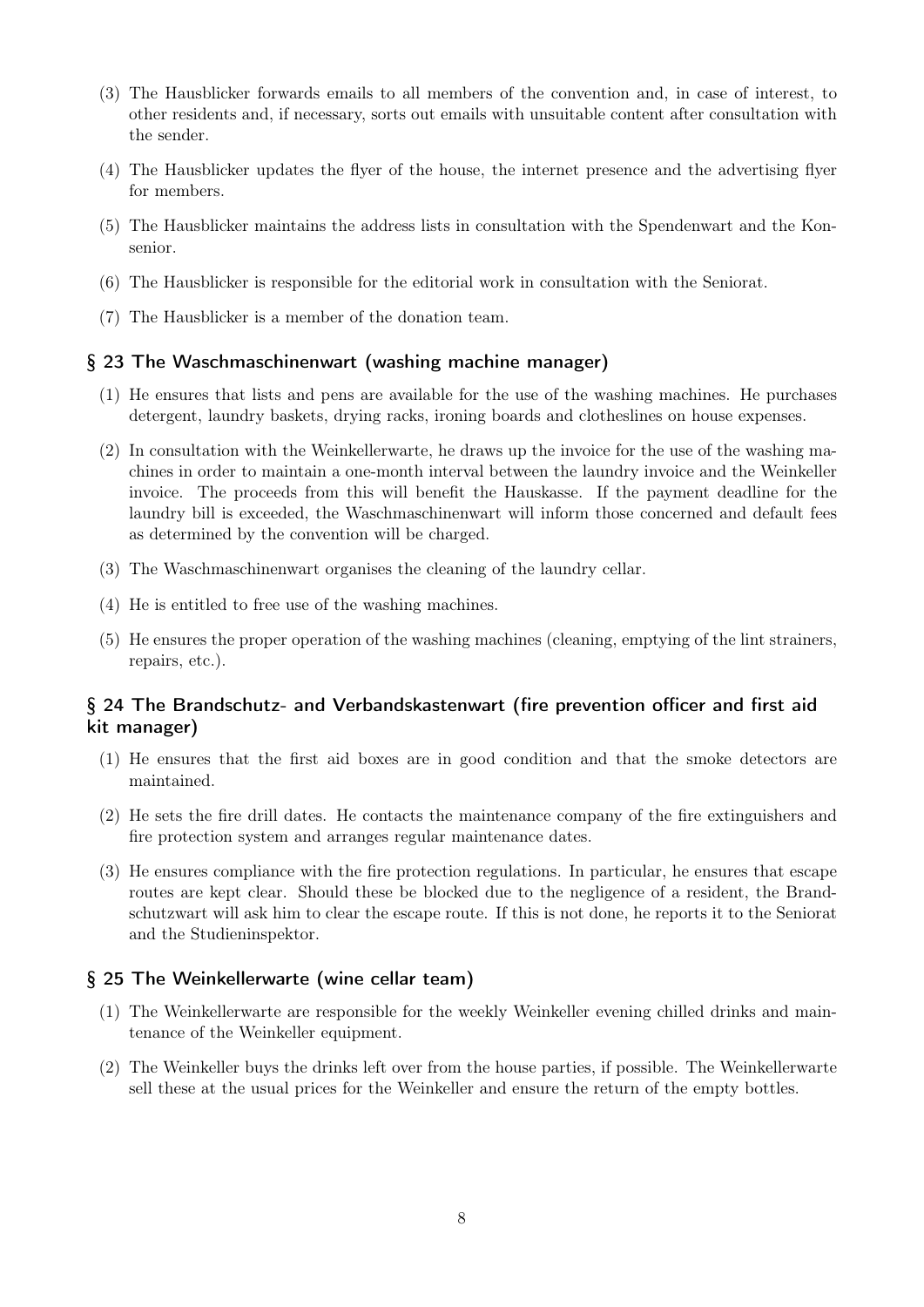- (3) They provide a Weinkeller schedule for private celebrations of the residents and also ensure that not too many events take place in a short time, in order to, among other things, spare the neighbours. They hand the Weinkeller over orderly to private organizers and take it back after the event just as cleaned. The respective organizer is responsible for the final cleaning.
- (4) They ensure order and cleanliness in all areas belonging to the Weinkeller. In addition, they clear bottles and cigarettes from the smoking area, also emptying ashtrays in the garden.

## § 26 The Ferienvermietungswart (holiday rental manager)

- (1) He is elected at the beginning-of-semester convention meeting and rents out the rooms provided by members of the convention as well as the guest room.
- (2) The billing is carried out according to the duty regulations.
- (3) He collects the money, paid to him by the holiday tenant for the use of the washing machines, and pays it into the Hauskasse, latest by the end of the semester break.

#### § 26a The Ferienvermietungsassistent (holiday rental manager assistant)

- (1) The Ferienvermietungsassistent is elected at the end-of-semester convention meeting of the summer semester and supports the Ferienvermietungswart during the summer months of August and September.
- (2) During this period, he will receive an amount equal to the reduction in rent of the Ferienvermietungswart from the Studikasse as compensation.

## § 27 The Kassenprüfer (auditors)

- (1) Two Kassenprüfer are elected by the beginning-of-semester convention meeting to audit the treasuries run by duty-holders (except for the Hauskasse).
- (2) The cash audits take place one week before the meetings of the convention. The results are reported to the Seniorat.
- (3) They support the deputy Konsenior in organizing house festivities. The Kassenprüfer usually should be new residents.
- (4) The two Kassenprüfer report the results of the cash audits at the convention meetings.

#### § 28 Committees

(1) The convention may set up committees to take care of special tasks. Details are regulated by the Rules of Procedure.

## § 29 Re-election

(1) A member of the convention is allowed to be re-elected in the following duties:  $\S\$  6-8, 10-17 and  $19 - 27$ .

#### § 30 Holding Multiple Duties Simultaneously

- (1) It is possible to hold two official duties at the same time, but it is not recommended for caretaking duties, Bibliothekar and Seniorat.
- (2) It is not allowed to hold more than two official duties at the same time.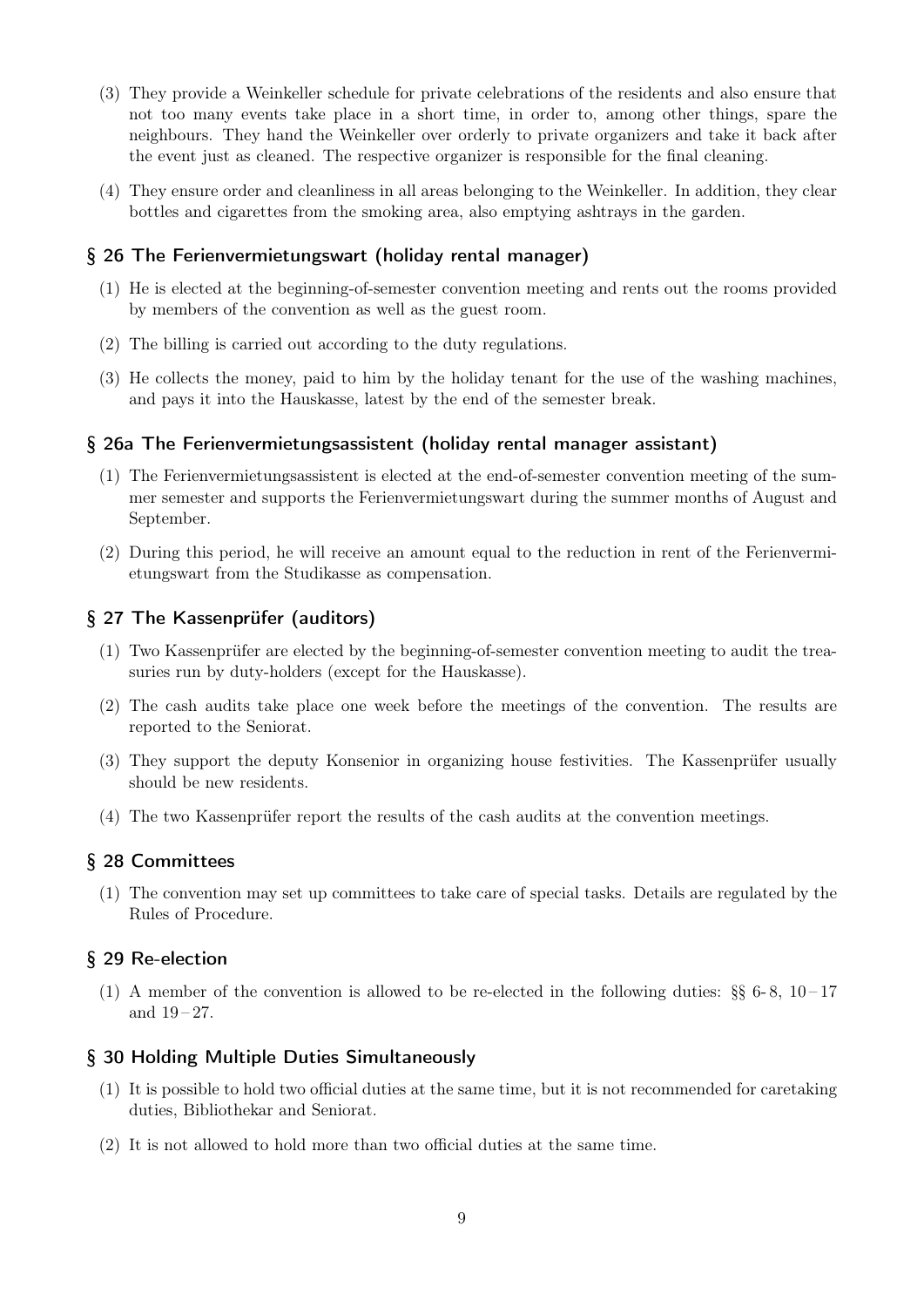## § 31 Resignation and by-election

(1) In case of an early exit of an duty-holder due to illness or on personal grounds a successor needs to be elected or appointed in a special convention meeting.

# § 32 Handover of Duties

- (1) The term of duty ends with the acceptance of the election by the successor. The former dutyholder fulfills the duties provisionally until the handover to the successor takes place.
- (2) The current regulations and materials like treasuries (cf. §32), keys, tools, books etc. are to be handed over to the successor within one week. Justified exceptions can be made in consultation with the Seniorat. A signed protocol of handover has to be turned in to the Seniorat within the deadline (which can also be postponed).
- (3) In case the handover did not happen within one week without giving notice of reasons to the Seniorat the handover will take place with the Seniorat in the second week.

## § 33 Handover of Treasuries

(1) The Studienkasse, Wäschekasse, Ferienvermietungskasse, Weinkellerkasse and the Bibliothekskasse will be locked in the safe after each cash audit. They remain there until they are handed over to the appropriate officials after the convention meeting. The Kassenprüfer will keep the key to the safe until all cash registers have been handed over to the duty-holders.

# § 34 Stand-in

- (1) If needed, the duty-holder will organize a suitable stand-in for the time of his absence (Finanzwart excluded). All residents will be given notice of the stand-in.
- (2) The stand-in only fulfills day to day business. Treasuries will not be passed on. If required the duty-holder will pass on a provisional treasury with the necessary cash only.

# § 35 Vote of No Confidence

- (1) Upon request (according to §26 regulations of procedure) the convention can deliver a vote of no confidence to a duty-holder at a special convention meeting.
- (2) The request has to be signed by at least half of the members of the convention. Requests that do not fulfill this condition are not allowed to be announced on the agenda.
- (3) Even when there is more than one candidate the successor has to be elected by secret ballot. To be elected the candidate has to reach a two-third majority.
- (4) The special convention meeting has to be announced within three days after the request (saturdays, sundays and public holidays excluded).

# § 36 Amendment of the Statutes

(1) An amendment to the Statutes requires the agreement of at least two thirds of the members of the convention. Details are regulated by the Rules of Procedure.

## § 37 Knowledge of the Statutes and Rules of Procedure

(1) The Statutes and the Rules of Procedure are handed over to all new residents by the Konsenior.